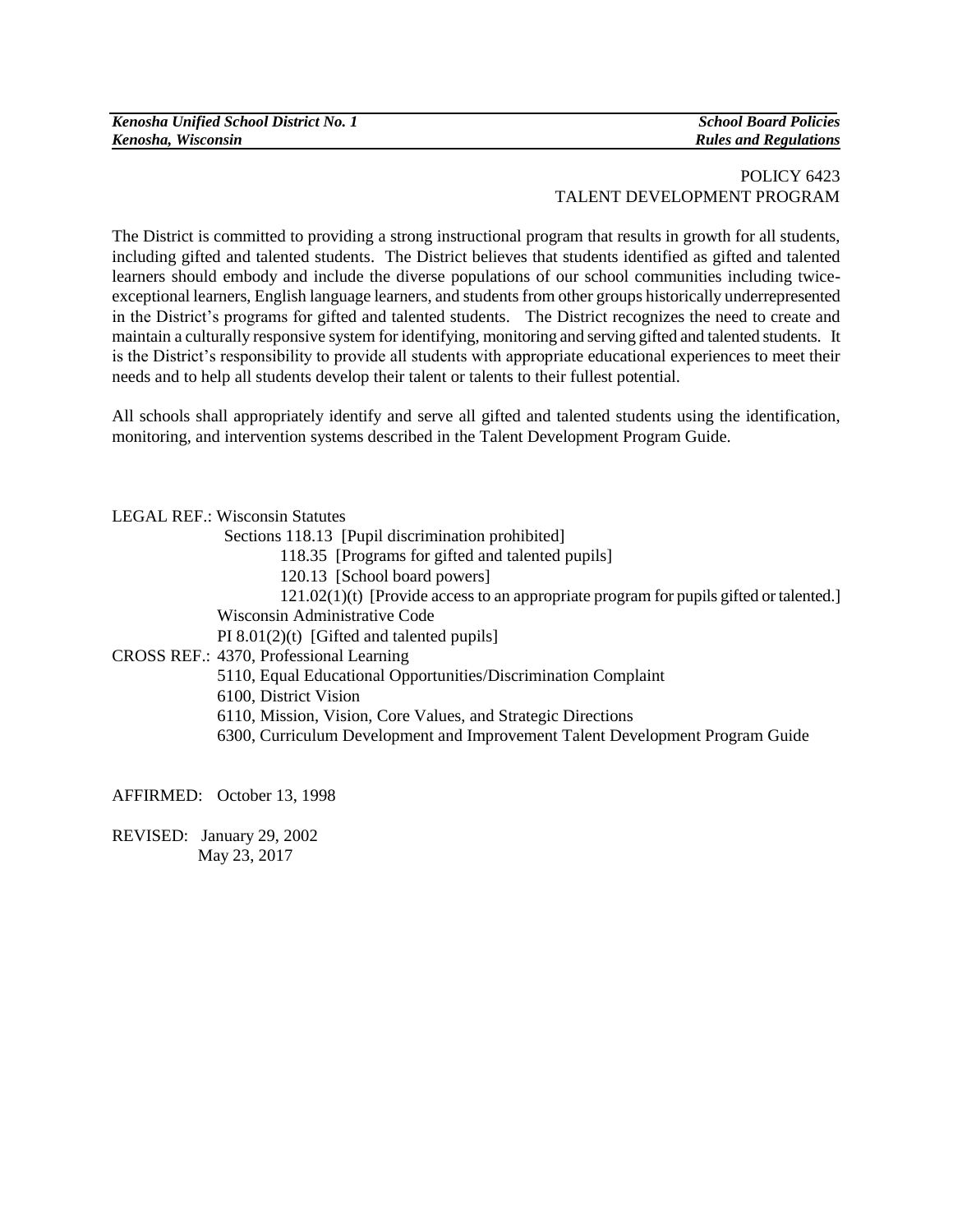## RULE 6423 TALENT DEVELOPMENT PROGRAM

Talent Development Program

- The superintendent or designee shall designate a person, with a background and training in gifted education, to oversee systematic identification, programming, and monitoring for gifted and talented students and students needing enrichment interventions. The designated person shall be responsible for implementing the Talent Development Program.
- The Talent Development Program shall include the following:
	- o Identification—Identification is a systematic and continuous process for identifying gifted and talented learners.

Multiple appropriate measures for determining a student's aptitude and achievement in the academic domains or competence in the leadership, creative thinking, visual arts, and performing art domains, including standardized tests, rating scales, portfolio assessments, observational tools, and local norms on aptitude and achievement tests. Identification shall be timely and individually documented within the District's electronic student records system.

 $\circ$  Intervention—A multitiered system of supports that provide enrichment interventions to students in kindergarten through twelfth grade who are performing at grade level or above shall be available for students needing enrichment interventions.

Classroom-based, school-based, and/or District-wide interventions will include best practices for educating gifted and talented students. Specific intervention(s) received by students needing intensive enrichment shall be individually documented within the District's electronic student records system.

- o Family engagement—Parent education and outreach regarding gifted and talented students will be available to parents/guardians.
	- **Prior to implementing a gifted and talented education plan, a parent/guardian shall be given** the opportunity to refuse the support.
	- Professional development—Professional development shall be, to the extent possible, ongoing and job embedded and shall focus on developing staff capacity to recognize, nurture, and support the needs of gifted and talented students.
	- Accountability—In order to ensure that each student has access to a continuous system of interventions, each school within the District shall provide effective implementation of the Talent Development Program.
		- Using the District's student records system, schools shall maintain student-level information for a student having a gifted and talented education plan.
		- Gifted and talented learners shall be explicitly identified as a demographic group for purposes of reporting and analyzing student data for data presentations to the Board and for purposes of developing school-wide achievement plans.